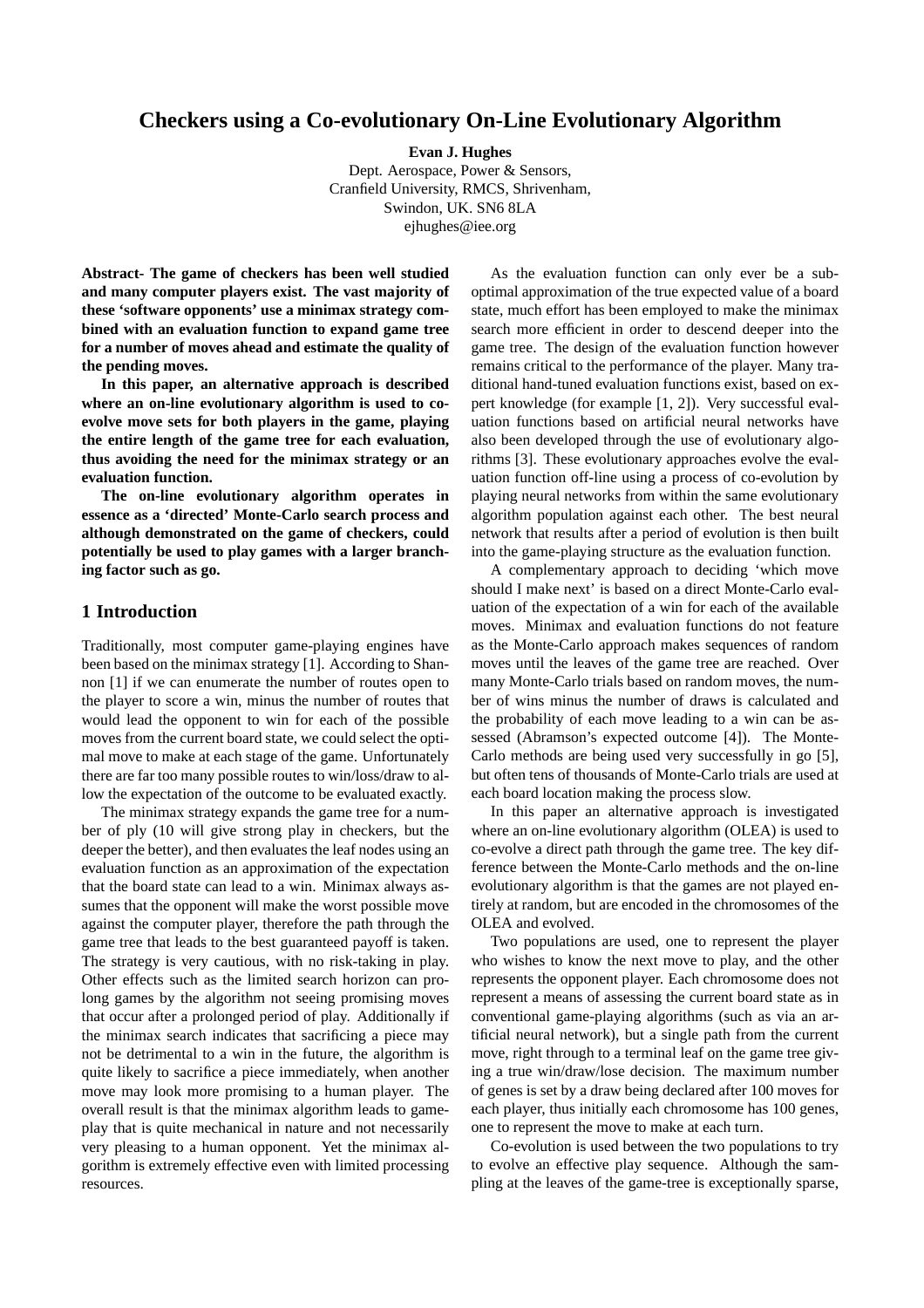the hypothesis is that the genes which are soon to be used should still represent good moves that lead to reasonably promising regions of game-play. The second population is needed to provide an opponent to allow move sequences to be evaluated. The concept is to exploit co-evolution to evolve 'tough' sequences to play against, hopefully generating sequences that are stronger than the true opponent, leading to evolution of a playing sequence that will score a win.

As the entire game-tree is examined, it is hoped that the 'horizon effects' seen with minimax play will not be encountered and also that the process should be usable on games such as go with a very large branching factor.

Section 2 details the structure of the evolutionary algorithm. Section 3 describes the experimental process to examine the behaviour of the new algorithm against a traditional minimax player. Section 4 presents the experimental results and section 5 concludes.

### **2 On-Line Co-evolutionary Algorithm**

#### **2.1 Algorithm Structure**

Figure 1 shows a representation of the co-evolutionary online evolutionary algorithm structure.

The basic concept is to run the evolutionary algorithm (EA) for a small number of generations before extracting the best-performing chromosome, allowing a decision on the next move to be made. The final population is used as the new population for the next move to be generated, etc. Thus a rolling population is used, evolving throughout the game. Similar co-evolutionary on-line evolutionary algorithms have been used successfully for other dynamic problems [6]. With the current chromosome representation, gene 1 corresponds to the next move to make. This is output and the board state updated. The EA then waits until the opponent makes its move, and the board state is updated accordingly. All chromosomes in both players are then cropped to remove the first (now played) gene, and the remaining chromosome segments are then used for a small number of generations (with selection and mutation) to generate the next move to play.

#### **2.2 Chromosome Structure**

The genetic representation is initialised as a sequence of 100 genes, one per move. Each gene is a real value in the range [0,1). The gene is decoded into a move by multiplying the real value by the total number of moves currently available, rounding to the nearest integer and using this as an index for a single move from the list of available moves. Although this prototype representation is highly epistatic, with future moves dependent on the current move choice (the number of available moves at each node in the game-tree will vary significantly), it serves to examine whether the co-evolutionary approach can produce useful game-play.

After each move is made, the first gene is cropped from all chromosomes, resulting in a chromosome structure that shortens as the game progresses.



Figure 1: Structure of co-evolutionary on-line evolutionary algorithm playing engine.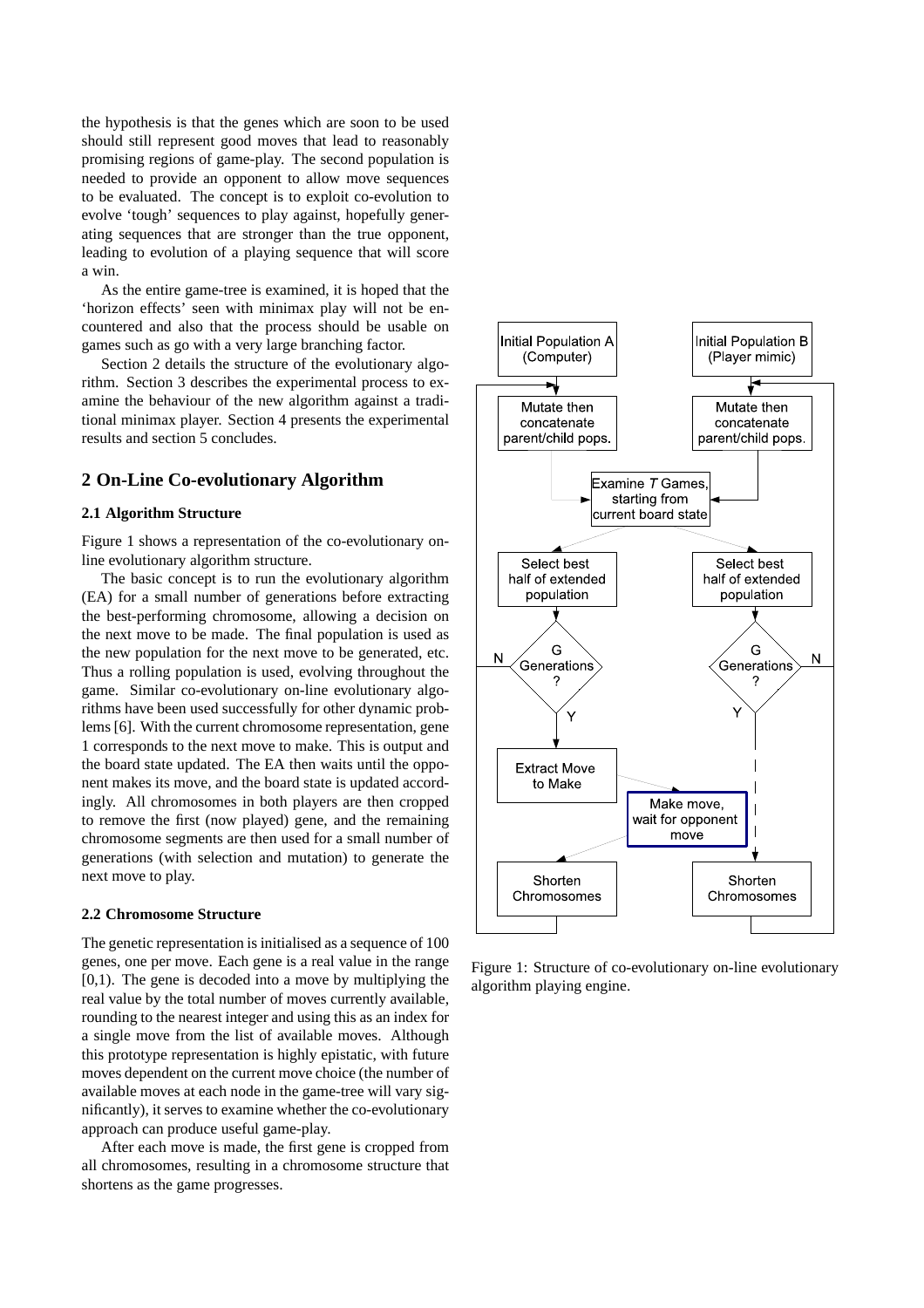#### **2.3 Objectives**

The objective for optimisation is to choose chromosomes that win in the shortest possible time, or lose in the most moves possible in an attempt to force a draw.

A draw is scored as zero. A win after 99 moves scores 1, after 98 moves scores 2 etc. A loss after 99 moves scores -1, after 98 moves scores -2, etc.

Each chromosome plays a small number of games, T, against sequences drawn at random from the opponent population, but arranged so every chromosome in both the player and opponent population plays exactly  $T$  games in each generation. Each chromosome is given an average score based on playing games against the  $T$  opponent sequences. The score is to be maximised by the optimisation process. Every chromosome is re-evaluated every generation (i.e., the objective scores for unmodified chromosomes are not copied between generations to reduce computational time as the stochastic nature of the co-evolution produces very noisy objective values).

#### **2.4 Selection and Reproduction**

For each player, from a population of  $P$ ,  $P$  new solutions are created using a simple mutation-only evolutionary programme, adding Gaussian distributed noise with zero mean and a standard deviation of  $0.7(1 - (q - 1)/G)$  where G is the total number of generations to be performed and  $q$  is the current generation number  $q \in [1, G]$  (both on a per-move basis). The genes are then cropped if necessary to lie within the bounds  $[0,1)$ . The initial standard deviation of 0.7 has been chosen through experimentation to give reasonable results, but is unlikely to be optimum.

The parents and child populations are concatenated and the 2P chromosomes are played against the opponent population (which undergoes a similar process) to calculate the objective scores. The best  $P$  solutions are then retained for the next generation.

### **3 Playability Experiments**

To test how effective the on-line EA approach is as a gameplaying engine, a number of experiments have been devised. The key aspect of the experiments is to examine the gross effects on the level of competence of play of each of the EA parameters of population size, number of generations per ply and the number of games averaged to calculate the objective score.

The on-line EA approach was played against a simple piece difference strategy, combined with a minimax search algorithm to both 2 and 4-ply. The MTD $(f)$  [7] variant of minimax was used but without iterative deepening. In the piece difference, the kings were weighted as being equal to 1.3 men, as had evolved in other evaluation schemes [8]. A small random number was added to the final evaluation score that lay in the range [-0.25,0.25] and equates to plus/minus a quarter of a man. The small amount of randomness helps to prevent the play getting stuck in cyclic moves (such as one piece left in a corner). If a game reached

Table 1: First experimental Configuration

| Ref. | Pop. | Gens. | $\tau$ | Tot. games |
|------|------|-------|--------|------------|
| aa   | 25   | 20    | 1      | 1000       |
| ab   | 50   | 10    | 1      | 1000       |
| ac   | 100  | 5     | 1      | 1000       |
| ad   | 500  | 1     | 1      | 1000       |
| ae   | 5    | 20    | 5      | 1000       |
| af   | 10   | 10    | 5      | 1000       |
| ag   | 20   | 5     | 5      | 1000       |
| ah   | 100  | 1     | 5      | 1000       |
| ai   | 10   | 5     | 10     | 1000       |
| aj   | 10   | 1     | 50     | 1000       |
| ba   | 10   | 20    | 5      | 2000       |
| ca   | 20   | 20    | 10     | 8000       |
| cb   | 200  | 20    | 1      | 8000       |

100 moves made by each player, a draw was recorded.

A total of 100 games each as black and white was played in each experiment as a check to identify any underlying bias in playability.

The experimental strategy was to play algorithms with different combinations of the three parameters under investigation, but maintaining the same number of games played per ply. Thus the tradeoffs between the different algorithm configurations can be examined.

Table 1 details the first set of experiments performed. The first column is a reference for each experiment and the second column is the size of the working population used to represent each player. The third column is the number of generations performed at each move and the fourth column is the number of opponents played to calculate an aggregate objective value. The final column details the total number of game evaluations per player move.

During the evaluation of the first set of experiments, it was noticed that gene 1 in the chromosome that had the best score did not always represent the most common move in gene 1 of the entire population. It was decided to perform a second set of experiments where the move to make was the move that was most commonly selected from the first gene of all the chromosomes in the population. If multiple moves have the same frequency of occurrence in the population, the tie is broken by using the mean scores for the chromosomes that will produce the specific moves. This alternative move selection method has more in common with a conventional Monte-Carlo system.

Table 2 details the second set of experiments performed. The first column is a reference for each experiment and the second column is the size of the working population used to represent each player. The third column is the number of generations performed at each move and the fourth column is the number of opponents played to calculate an aggregate objective value. The fifth column is the number of ply the minimax opponent used. The final column details the total number of game evaluations per player move.

The second set of experiments concentrated on playing at higher ply, and also experiment *dd1* is against a player which makes moves at random to give a baseline indication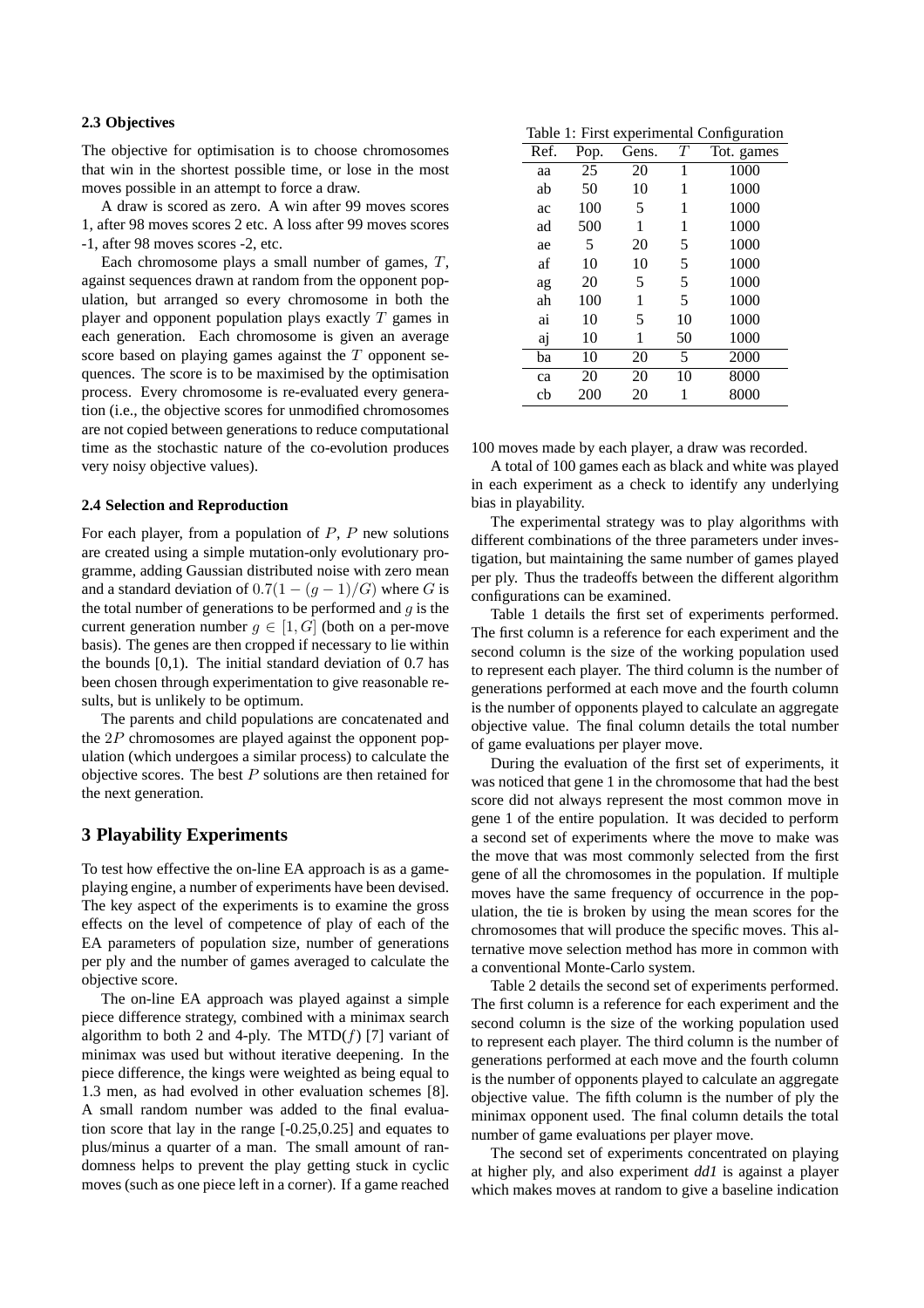| Table 2: Second experimental Configuration |  |
|--------------------------------------------|--|
|                                            |  |

| Ref.            | Pop. | Gens.        | Т            | ply  | Tot. games |
|-----------------|------|--------------|--------------|------|------------|
| da              | 5    | 100          | $\mathbf{1}$ | 4    | 1000       |
| db              | 10   | 50           | 1            | 4    | 1000       |
| dc              | 20   | 25           | 1            | 4    | 1000       |
| dd 1            | 25   | 20           | 1            | rand | 1000       |
| dd <sub>2</sub> | 25   | 20           | 1            | 4    | 1000       |
| dd3             | 25   | 20           | 1            | 6    | 1000       |
| de              | 50   | 10           | $\mathbf{1}$ | 4    | 1000       |
| df              | 100  | 5            | $\mathbf{1}$ | 4    | 1000       |
| dg              | 500  | $\mathbf{1}$ | 1            | 4    | 1000       |
| dh              | 5    | 20           | 5            | 4    | 1000       |
| di              | 10   | 10           | 5            | 4    | 1000       |
| dj              | 20   | 5            | 5            | 4    | 1000       |
| dk              | 100  | $\mathbf{1}$ | 5            | 4    | 1000       |
| dl              | 10   | 5            | 10           | 4    | 1000       |
| dm              | 10   | $\mathbf{1}$ | 50           | 4    | 1000       |
| ea              | 10   | 20           | 5            | 4    | 2000       |
| fa              | 20   | 20           | 10           | 4    | 8000       |
| fb1             | 80   | 50           | $\mathbf{1}$ | 6    | 8000       |
| fb <sub>2</sub> | 80   | 50           | $\mathbf{1}$ | 8    | 8000       |
| fb3             | 80   | 50           | 1            | 10   | 8000       |
| fc              | 100  | 40           | 1            | 6    | 8000       |
| fd1             | 200  | 20           | 1            | 4    | 8000       |
| fd <sub>2</sub> | 200  | 20           | 1            | 6    | 8000       |

of performance against a random player. Experiment  $fb2$ is the results of 50 games for each colour and at 8-ply the minimax algorithm has a similar processing time averaging at approximately 2.2 seconds per move. Experiment fb3 is the result of 25 games as both black/white and at 10-ply, the minimax algorithm is taking significantly longer on average to make a move (average approximately over 5 seconds per move, but with variations from 0.05 seconds to 22.4 seconds observed).

## **4 Results**

### **4.1 Performance**

The results of the experiments for Win:Draw:Loss (referenced to the EA approach) are as shown in table 3 for both 2-ply and 4-ply with the experimental configuration detailed in table 1. The results in table 4 correspond to the experimental configuration shown in table 2 and the OLEA uses the modified move selection process.

Most of the results are from only 100 trials for each colour and as such are subject to significant variation, however it is possible to infer general trends within the results that will help to tune the playing performance in the future.

#### **4.2 First experiment set - Basic move selection**

Table 3 shows the results of the first set of experiments. Comparing trials aa, ab, ac, ad, it is noticeable that the game-playing performance generally gets worse as the number of generations at each ply reduces, with the best performance where the population size is approximately the same

Table 3: Experimental Results for basic OLEA player

|    |         |    | $2-Ply$                  |                 |                | 4-Ply            |    |
|----|---------|----|--------------------------|-----------------|----------------|------------------|----|
|    | EA play | W  | D                        | L               | W              | D                | L  |
| aa | B       | 29 | $\overline{3}4$          | $\overline{37}$ | 5              | 15               | 80 |
|    | W       | 36 | 19                       | 45              | 4              | 9                | 87 |
| ab | B       | 22 | 27                       | 51              | $\overline{1}$ | 7                | 92 |
|    | W       | 19 | 19                       | 62              | 5              | 6                | 89 |
| ac | B       | 15 | 19                       | 66              | $\overline{1}$ | 3                | 96 |
|    | W       | 19 | 11                       | 70              | $\mathbf{1}$   | $\boldsymbol{0}$ | 99 |
| ad | B       | 9  | $\overline{5}$           | 86              | $\overline{0}$ | $\mathbf{1}$     | 99 |
|    | W       | 11 | $\overline{\mathcal{L}}$ | 85              | $\mathbf{1}$   | $\overline{0}$   | 99 |
| ae | B       | 31 | 35                       | 34              | $\overline{c}$ | 9                | 89 |
|    | W       | 28 | 31                       | 41              | $\overline{c}$ | 7                | 91 |
| af | B       | 33 | $\overline{38}$          | 29              | $\overline{2}$ | 19               | 79 |
|    | W       | 29 | 35                       | 36              | $\overline{4}$ | 15               | 81 |
| ag | B       | 28 | 31                       | 41              | $\overline{c}$ | 10               | 88 |
|    | W       | 40 | 21                       | 39              | 10             | 6                | 84 |
| ah | B       | 23 | 17                       | 60              | 4              | 1                | 95 |
|    | W       | 27 | 11                       | 62              | $\mathbf{1}$   | $\mathbf{1}$     | 98 |
| ai | B       | 32 | 35                       | 33              | $\overline{3}$ | 12               | 85 |
|    | W       | 26 | 21                       | 53              | 8              | 9                | 83 |
| aj | B       | 26 | 29                       | 45              | 4              | 6                | 90 |
|    | W       | 27 | 18                       | 55              | $\overline{c}$ | 4                | 94 |
| ba | B       | 40 | 36                       | 24              | 5              | 19               | 76 |
|    | W       | 42 | 39                       | 19              | 9              | 20               | 71 |
| ca | B       | 51 | 34                       | $\overline{15}$ | 9              | 23               | 68 |
|    | W       | 43 | 37                       | 20              | 15             | 30               | 55 |
| cb | B       | 25 | 23                       | 52              | 5              | 7                | 88 |
|    | W       | 21 | 32                       | 47              | 3              | 12               | 85 |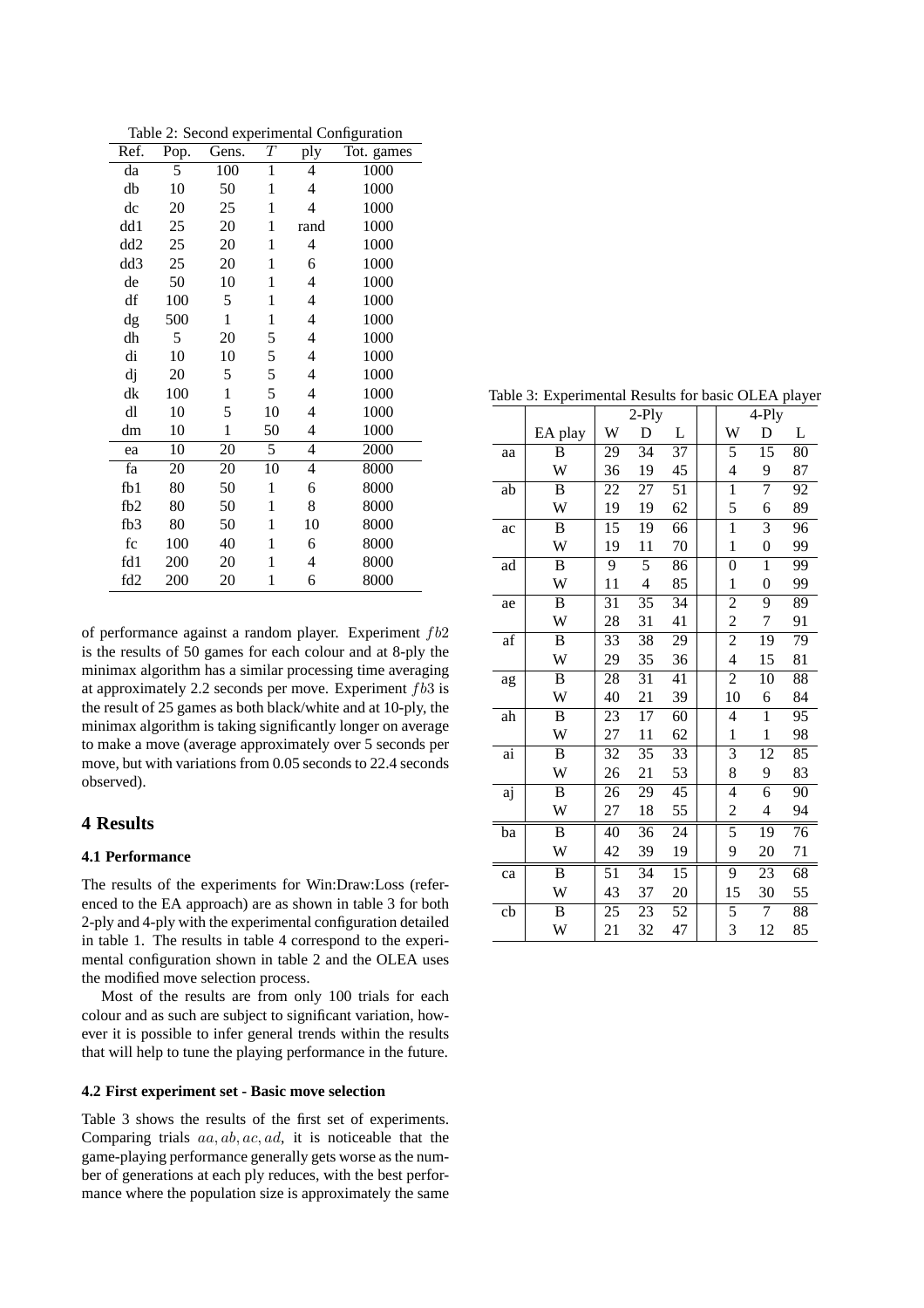as the number of generations (experiment aa). Experiments ca and cb also show the same trend.

Comparing  $aa$  and  $ai$ , it is noticeable that the number of games to form the aggregated objective value has little effect on the playing performance of the algorithm. Configuration  $af$  appears to be the most effective, suggesting that aggregating a small number of games may be beneficial using the 'select the best performer' strategy for choosing the next move to play on the board.

Trial ca showed best overall performance and is balanced in population size and generations (20 each) and has a reasonably small number of evaluations. But with 8 times as many games played as experiment  $af$ , shows playing performance improves with increased processing.

Trial af shows performance that can be considered equivalent to the 2-ply minimax player with approximately the same number of wins and losses. Against the 4-ply player, configuration  $af$  struggles. Player configuration  $ca$ can be considered better than the 2-ply player, but not as good as 4-ply. Processing wise, the evolutionary approach is not quick, and is far slower than a 4-ply piece counting minimax player, although the code is not optimised and could be accelerated considerably.

#### **4.3 Second experiment set - Modified move selection**

Table 4 shows the results of the second set of experiments where the modified move selection process was applied. Comparing trials  $dd2, de, df, dg$  and  $dh, di, dj, dk$ , with both one and five games averaged, it is noticeable that the game-playing performance generally gets worse as the number of generations at each ply reduces, with the best performance where the population size is approximately the same as the number of generations (experiment  $dd2$ ). Experiments  $fb1$  with respect to  $fc$ , and  $fc$  with respect to  $fd2$  also show the same trend.

Experiments  $di$  and  $dj$  are interesting as from the previous paragraph, di would have been expected to be better. It is believed that with the low population size of only 10 in  $di$ , it cannot represent all the possible move combinations in some board configurations (especially when kings are in play) and so is hampered. This feature of the algorithm was also observed in ae, af, ag.

Comparing  $df$  and  $dk$ , it is noticeable that the number of games to form the aggregated objective value (given a fixed population size) has a large impact on the playing performance of the algorithm. Configuration dd2 appears to be the most effective (with 1000 games per move calculation), suggesting that playing only a single game but using more generations may be beneficial using the 'select the most common move' strategy for choosing the next move to play on the board.

Trial fb2 showed best overall performance on the 4-ply scores and has a number of generations which is approximately two thirds of the population size (population 80, 50 generations), and only uses a single game trial to calculate each objective value. Experiments  $fb1, fb2, fb3, fb4, fb5$ show that the game playing ability is strong, even against 10-ply minimax players.

Table 4: Experimental Results for modified OLEA player

|                        | e 4: Experimental Results for modified OLEA J |                |                          |                  |                  |
|------------------------|-----------------------------------------------|----------------|--------------------------|------------------|------------------|
|                        | EA play                                       | ply            | $\overline{\mathsf{W}}$  | $\bar{D}$        | L                |
| da                     | $\, {\bf B}$                                  | 4              | $\overline{\mathcal{L}}$ | 16               | 80               |
|                        | W                                             |                | 3                        | 21               | 76               |
| db                     | B                                             | 4              | $\overline{3}$           | 22               | $\overline{75}$  |
|                        | W                                             |                | 8                        | 25               | 67               |
| dc                     | B                                             | 4              | 10                       | 17               | 73               |
|                        | W                                             |                | 12                       | 18               | 70               |
| $\overline{dd1}$       | $\overline{B}$                                | Rand           | $\overline{100}$         | $\overline{0}$   | $\overline{0}$   |
|                        | W                                             |                | 100                      | $\boldsymbol{0}$ | $\boldsymbol{0}$ |
| $\overline{dd2}$       | $\overline{B}$                                | $\overline{4}$ | $\overline{12}$          | $\overline{34}$  | $\overline{54}$  |
|                        | W                                             |                | 14                       | 18               | 68               |
| $\overline{dd3}$       | $\overline{B}$                                | 6              | $\overline{1}$           | $\overline{c}$   | 97               |
|                        | W                                             |                | 4                        | $\overline{c}$   | 94               |
| de                     | B                                             | 4              | 10                       | 22               | 68               |
|                        | W                                             |                | 8                        | 24               | 68               |
| df                     | B                                             | 4              | $\overline{0}$           | $\overline{25}$  | $\overline{75}$  |
|                        | W                                             |                | 5                        | 18               | 77               |
| dg                     | $\overline{B}$                                | $\overline{4}$ | $\overline{1}$           | 6                | 93               |
|                        | W                                             |                | $\overline{0}$           | 6                | 94               |
| $\overline{dh}$        | $\overline{B}$                                | $\overline{4}$ | $\overline{2}$           | 16               | $\overline{82}$  |
|                        | W                                             |                | 3                        | 18               | 79               |
| $\overline{di}$        | $\overline{B}$                                | $\overline{4}$ | $\overline{7}$           | $\overline{21}$  | $\overline{72}$  |
|                        | W                                             |                | 9                        | 17               | 74               |
| $\overline{dj}$        | $\overline{B}$                                | $\overline{4}$ | $\overline{8}$           | $\overline{24}$  | 68               |
|                        | W                                             |                | 7                        | 25               | 68               |
| $\overline{dk}$        | $\overline{B}$                                | $\overline{4}$ | $\overline{0}$           | $\overline{3}$   | 97               |
|                        | W                                             |                | $\overline{0}$           | $\overline{4}$   | 96               |
| $\overline{dl}$        | $\overline{B}$                                | $\overline{4}$ | $\overline{2}$           | $\overline{27}$  | 71               |
|                        | W                                             |                | $\overline{4}$           | 13               | 83               |
| $\overline{\text{dm}}$ | $\overline{B}$                                | $\overline{4}$ | $\overline{1}$           | $\mathbf{1}$     | 98               |
|                        | W                                             |                | $\overline{0}$           | $\overline{c}$   | 98               |
| ea                     | $\boldsymbol{B}$                              | $\overline{4}$ | $\overline{7}$           | 26               | 67               |
|                        | W                                             |                | 11                       | 23               | 66               |
| $\overline{f}a$        | B                                             | $\overline{4}$ | 16                       | 37               | 47               |
|                        | W                                             |                | 27                       | 42               | 31               |
| fb1                    | B                                             | $\overline{2}$ | $\overline{75}$          | 19               | 6                |
|                        | W                                             |                | 77                       | 19               | $\overline{4}$   |
| fb <sub>2</sub>        | B                                             | 4              | 29                       | 35               | 36               |
|                        | W                                             |                | 30                       | 29               | 41               |
| f <sub>b3</sub>        | B                                             | 6              | 8                        | 16               | 76               |
|                        | W                                             |                | 11                       | 22               | 67               |
| fb4                    | B                                             | 8              | $\mathbf{1}$             | 7                | 17               |
|                        | W                                             |                | $\boldsymbol{0}$         | 13               | 12               |
| fb5                    | B                                             | 10             | $\overline{0}$           | 24               | 26               |
|                        | W                                             |                | $\boldsymbol{0}$         | 18               | 22               |
| $\overline{\text{fc}}$ | $\boldsymbol{B}$                              | 6              | 6                        | 17               | $\overline{77}$  |
|                        | W                                             |                | 10                       | 18               | 72               |
| fd1                    | B                                             | 4              | 12                       | 39               | 49               |
|                        | W                                             |                | 33                       | 27               | 40               |
| fd2                    | B                                             | 6              | 0                        | 13               | 87               |
|                        | W                                             |                | 5                        |                  | 81               |
|                        |                                               |                |                          | 14               |                  |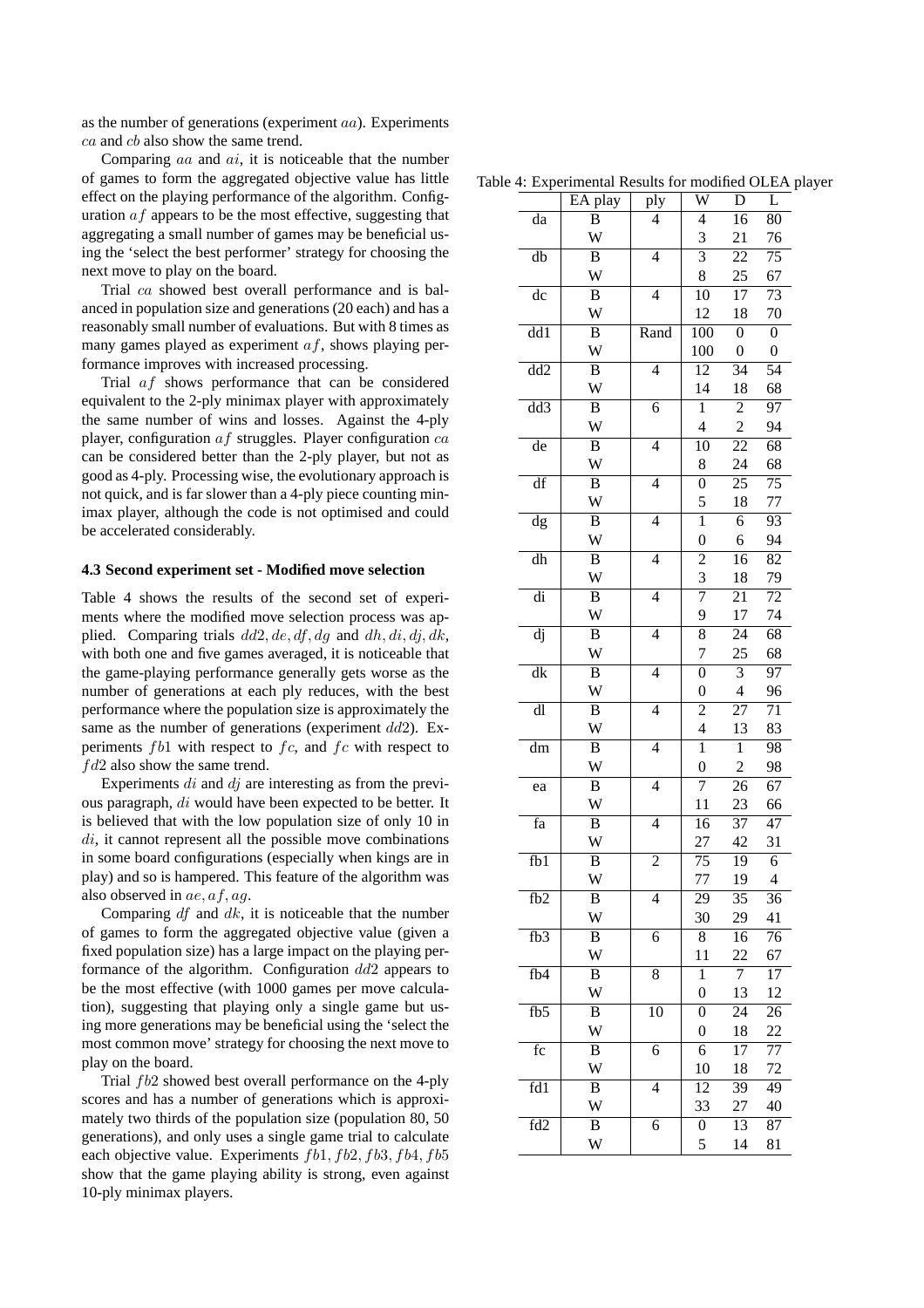Trial  $fb2$  shows performance that can be considered equivalent to the 4-ply minimax player with approximately the same number of wins and losses. Against the 6-ply player  $(fb3)$ , the configuration is not as strong, but still scores wins. Against the 8-ply player  $(fb4)$ , again the OLEA has scored a win (results are from 25 games each colour only), but the processing time of the OLEA and the minimax algorithm are equivalent. Against the 10-ply player (fb5, results are from 25 games each colour only) the OLEA is drawing and losing in equal proportions, with no wins scored. However, the OLEA takes a consistent 2.2 seconds per move, whereas at 10-ply, some moves were taking over 20 seconds to play. A small number of games were played at 12-ply, and the OLEA both drew and lost. Unfortunately, although the OLEA was taking just over 2 seconds per move, some of the minimax moves were taking more than 5 minutes each and a reasonable number of games have yet to be gathered.

At low ply, the OLEA play is not as powerful as minimax for a given processing load. However, the OLEA is still capable of playing higher ply players and scoring draws. It is hoped that in future work looking at games such as chess and go with higher branching factors, the OLEA may become more efficient when compared to the time taken for deep minimax searches.

Overall, there also appears to be a slight bias towards playing second as the white player. The exact reason for the bias is unclear, but it may be related to the uneven distribution of opening moves being played by the minimax player.

### **4.4 Example Game**

The following shows an example output, played to a win, from experiment fb4 playing black against the 8-ply player. The moves are as referenced by the board structure shown in figure 2. The opening 4 moves appear to be a variant of the *Double Corner*.

```
1) 9-14 22-17
2) 11-15 25-22
3) 8-11 29-25
4) 4-8 23-18
5) 14-(18)-23 (forced capture)
27-(23)-186) 12-16 17-13
7) 8-12 26-23
8) 16-20 30-26
9) 20-(24)-27 (forced capture)
31-(27)-24 (forced capture)
10) 11-16 18-(15)-11 (forced capture)
11) 16-20 23-18
12) 20-(24)-27 32-(27)-23 (forced
capture)
13) 7-(11)-16 (forced capture) 28-24
14) 16-19 24-(19)-15
15) 10-(15)-19 (forced capture)
23-(19)-16 (forced capture)
16) 12-(16)-19 (forced capture) 22-17
17) 19-24 26-23
18) 24-27 23-19
```


Figure 2: Board Layout

19) 27-31 19-16 20) 31-26 25-22 21) 26-23 18-15 22) 23-19 15-11 23) 19-(16)-12 (forced capture) 11-8 24) 3-7 8-4 25) 7-10 22-18 26) 6-9 13-(9)-6 (forced capture) 27) 2-(6)-9 (forced capture) 17-13 28) 10-14 13-(9)-6 (forced capture) 29) 1-(6)-10 18-(14)-9 (forced capture) 30) 5-(9)-14 (forced capture) 4-8 31) 12-(8)-3 (forced capture) 21-17 (forced move) 32) 14-(17)-21 (forced capture)

## **4.5 First Move Analysis**

The first move made by each player as black was also recorded. The percentage that each of the strategies plays has been analysed and a synopsis of the results are presented in Table 5, as referenced by the board structure shown in figure 2. The first column shows the seven opening moves, the second column shows the percentages each move was used for the strategy  $af$ , the third column shows the moves used by strategy ca. The fourth column shows the moves used by the minimax player at 2-ply and the final column for minimax at 4-ply.

The results are interesting with the EA player for strategy af playing little bias in the opening move, suggesting that little information has been extracted from the game tree – only a population of 10 for 10 generations was used with 5 games aggregated for the objective.

However, strategy ca is demonstrating more biased play, targeting 11-15, 11-16 and 12-16 more heavily. The 2-Ply